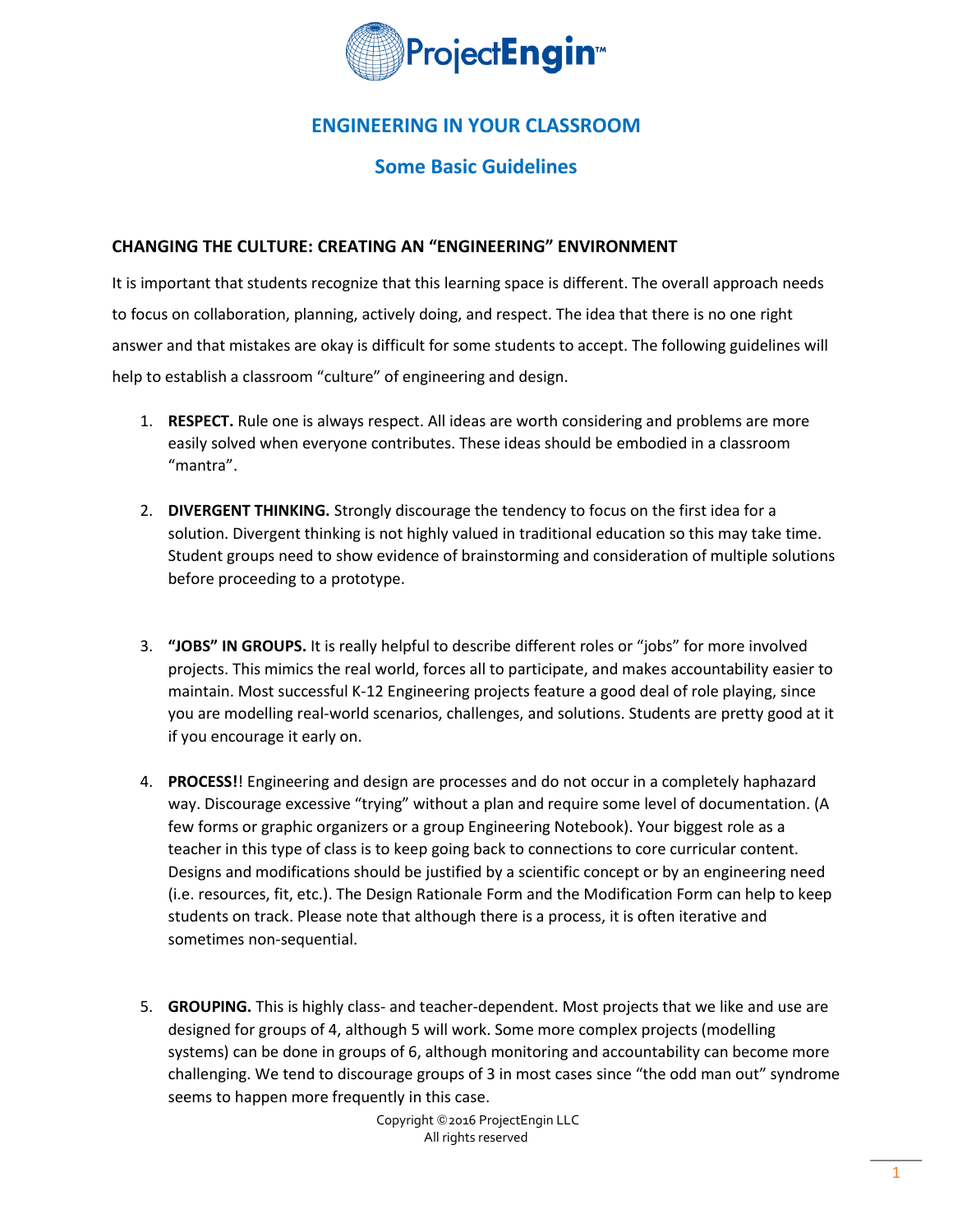

- 6. **DOCUMENTATION/The Engineering Notebook.** All longer term projects should be documented. Most of the learning will occur in the process, not in the finished product. It is important that students document the process in order to insure that they are on track and to have a way to go back and use information and ideas discovered earlier. It is equally important that you as a teacher have a way to check on progress and quality of work and still have time to interact with students in class. There are a number of ways to organize and document work but the following seems to work best:
	- There should be one Engineering Notebook (ENB) per group and it should remain in your classroom. We have developed a set of core forms and organizers that are available to the schools and teachers that we work with.
	- $\bullet$  % inch binders work well and can be decorated and reused if the cover has a clear plastic sleeve.
	- It is helpful to most students if they have some sort of timeline or a least a simple reminder at the front of the room each day concerning what forms should be completed. The forms end up serving as a process "roadmap".
	- Students should also be encouraged to keep notes and observations in their ENB. You can provide blank forms, or blank loose-leaf or graph paper for that.

## **USING THE ENGINEERING DESIGN PROCESS**

The Engineering Design Process consists of the following key components:

- Problem Definition
- Research; identifying criteria and constraints
- Generating solutions
- Design
- Building or Prototyping
- **Testing**
- Analysis and Troubleshooting
- Modification and Retesting
- Communicate results

We like to think of the overall process as consisting of four main phases. In Phase 1, students work to clearly identify the problem and map out the design space, determining constraints, criteria, and background information. In Phase 2, students consider multiple solutions and work toward choosing the one that best fits their design space.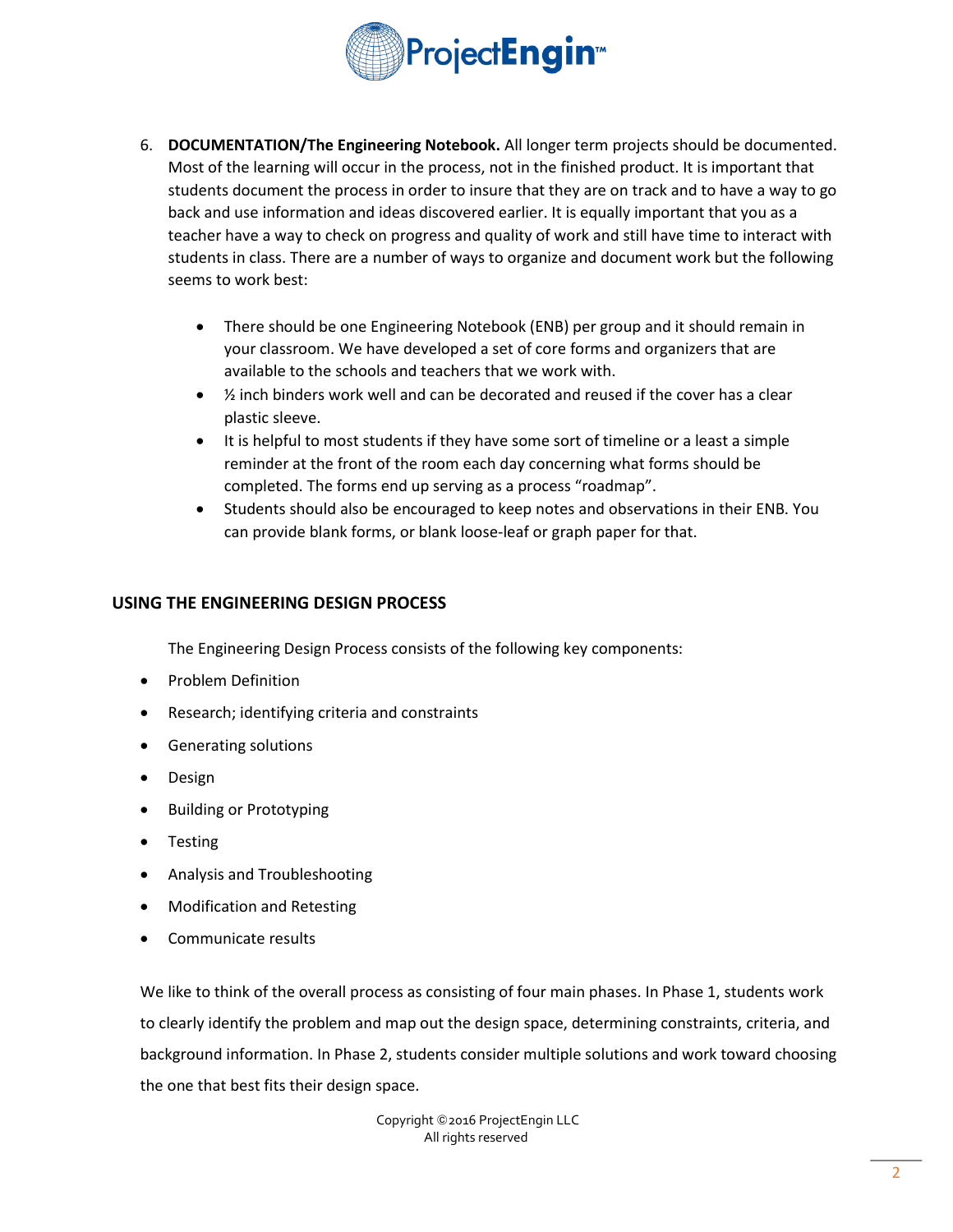

Phase 3 is all about building a prototype or developing a model and testing it. The most important part of Phase 3 is the opportunity to modify the prototype with the goal of optimizing the design. And in Phase 4, students communicate what they have developed and learned.

None of this is strictly linear. Design is a fluid process and there is much overlap and iteration. The key things to emphasis are that in a well-designed product or process you need:

(1) **KNOW WHAT YOU ARE TRYING TO DO.**

In other words, have a very clear definition of the problem and all factors influencing it (criteria and constraints).

- (2) **KNOW WHAT YOUR OPTIONS ARE.** Thoroughly consider all alternatives and approaches.
- (3) **KNOW IF AND HOW WELL IT WORKS.** You need a model (prototype) that allows for reliable, documented testing.
- (4) **KNOW HOW TO MAKE IT BETTER.** It is important to have clear analysis and modification.
- (5) **KNOW HOW TO SPREAD THE NEWS.** Communicate your results.

Keeping these five points in mind may be easier for students and will help them get started.

## **ORGANIZATION IN THE MIDST OF CHAOS**

The Engineering Design Process (EDP) is meant to give some organization to the often chaotic nature of creativity. In order to encourage innovative thinking, creativity must be paramount. But it is important for students to understand that all of that creativity can be lost if it isn't harnessed or brought in to focus at some point. As a teacher, you want to encourage divergent thinking to generate as many potential solutions as possible, but then shift to a more convergent approach to reach the agreed upon solution. This is new for many students (and teachers) since so much instructional time is spent focusing on very specific ideas in most courses. Most of thinking in a typical classroom is convergent, aimed at getting that one correct answer. While divergent thinking often comes naturally to young people, it may not be a technique they are comfortable using in the classroom. A good way to get students to think divergently is to ban the use of "if" and "but",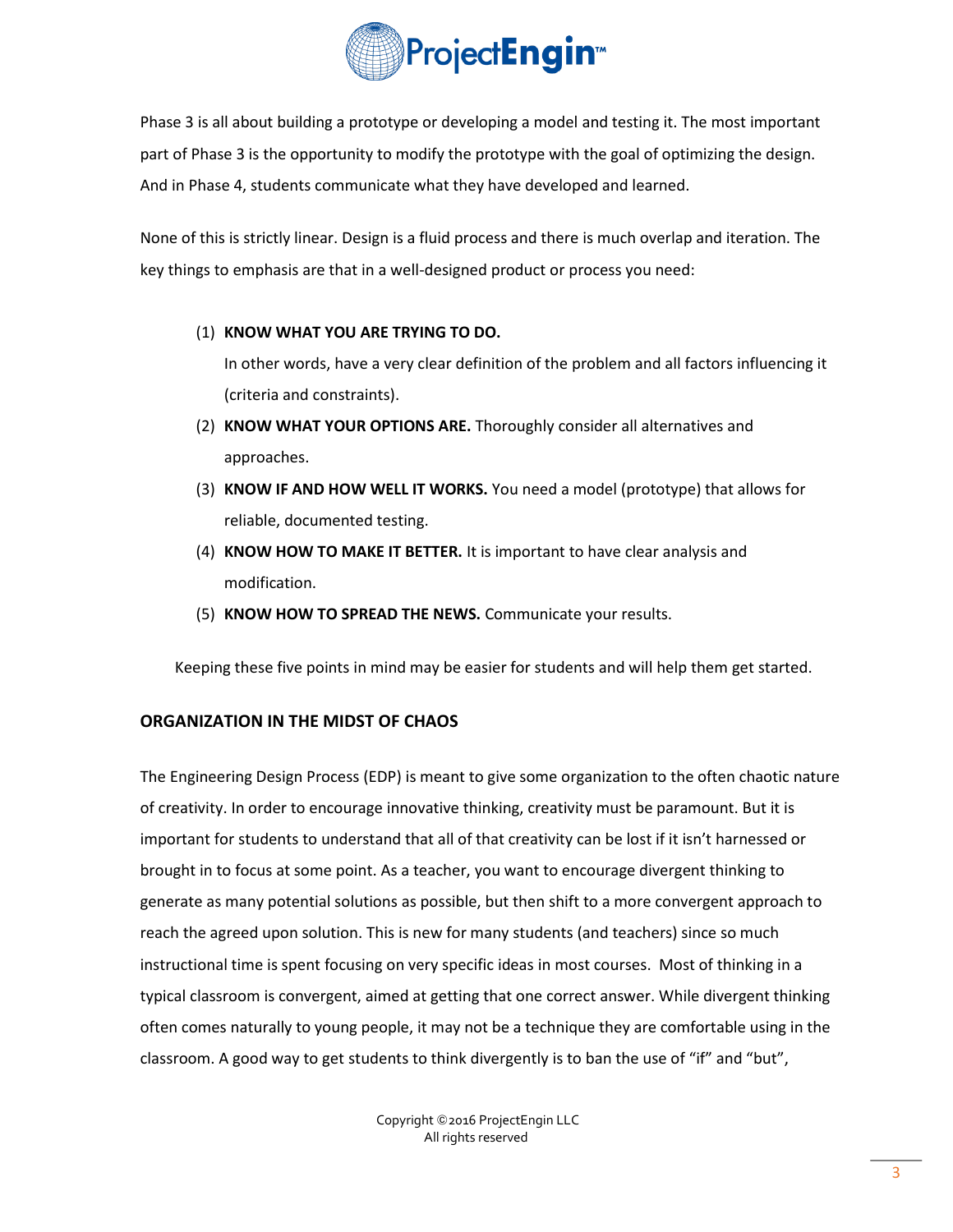

encourage the use of "and" and "or", and have them try some of the techniques embodied in the SCAMPER acronym. This is a helpful guide to **SCAMPER** for Creative Thinking.

It is very important to have students document all their thoughts, discussions and modifications. An idea that was discarded early on may have value in the later stages of the process. Divergent thinking is exactly what it says it is, divergent. It is branching, messy, and decidedly non-linear. The adolescent brain is very good at this stream of consciousness approach, and often not so good at the convergent process that is needed to pull all the pieces together to get a final solution. In other words, students will find it natural once it is introduced, and they may have difficulty moving away from it. The practice of writing everything down lets students find a path (a linear process) back through all of that creativity to the final solution. Having a clearly defined problem and a logical process for summarizing and backtracking, frees them to allow thinking to spread out and then refocus. Students can use Post-Its with simple phrases or sketches and notes on a large piece of paper. Brainstorming does not need to be neat, but it should be documented.

Although there is much fluidity in the design process, students need to be aware that it is not simply trial and error, but a well-documented process. The following example may help them to see the value in having a process.

*If you want to get to a friend's house across town, you probably have several ways to get there. But if you don't first know where that house is, you will never find it (problem definition). You probably wouldn't use a trial-and-error approach of driving up and down every road looking for the right house somewhere in town. And if you get in a car and drive through houses, and backyards, and shopping malls, or if you run out of fuel, your attempt to get there will be unsuccessful because you will be arrested due to not following a process (roads) and or stopped because you are ignoring constraints (fuel, safety). You need to follow a process to get there. You identify where you need to go, you identify all the constraints, develop criteria for a successful trip (scenery, safety, time, etc.), consider all the alternatives, choose the best route, and implement your solution.*

We follow processes all the time. Ask students to identify some that are part of their daily lives.

The Engineering Design Process is not meant be totally prescriptive and limiting. It is meant to help students frame a design problem and define the space they are working in. Basically, you can't solve a problem if you don't know what it is and what your options are. Processes give us structure and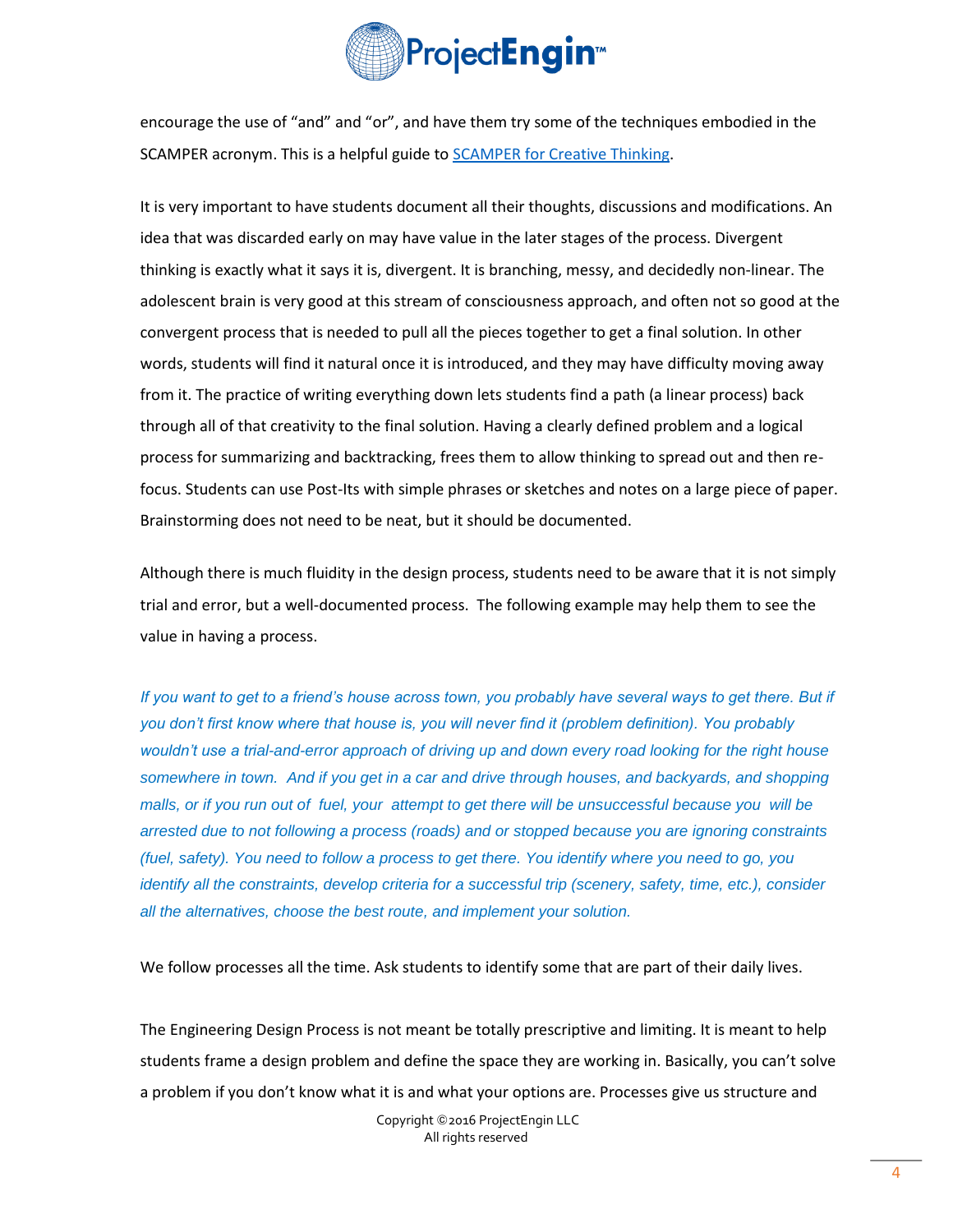

allow for freedom because they make our goal seem clear and attainable and often make alternative approaches more apparent.

#### **ENGINEERING DESIGN PROJECT VERSUS SCIENTIFIC INVESTIGATION**

There are more similarities than differences between the processes of Engineering Design and Scientific Investigation. The biggest differences can be thought of as being at the beginning and the end. Scientists begin with a question to answer, while engineers start with a problem to solve or a challenge to meet. Most scientific investigations end when a hypothesis is proven or disproven. The Engineering Design Process never really ends – results can always be modified and improved. Modification is often the most important step in the design process.

All experiments have certain hallmarks. Testing prototypes have similar defining parameters. Have students focus on dependent and independent variables. Involve students in the discussion about valid ways to measure performance in some cases (called "Design of Experiment" in industry and new product development).They should always be reminded of criteria and constraints at this point. It is also important that they are aware of issues relating to experimental design such as a reasonable number of trials, good reproducibility and sources of experimental error. In the long run, the skills needed to test either a scientific model or an engineered product focus on the ability to think critically and to make connections.

All testing procedures and requirements should be clearly defined early in the project, either by the teacher alone or with some input from the students. As a result, and in keeping with backwards design principles, it makes the most sense to follow the establishment of the goal with the development and description of how you will determine if you reach the goal. Scientists follow the development of a hypothesis with the determination of how to test for validity. In other words, they determine what can be done to offer proof that the idea is right or wrong. Designers always need to know what performance standards they are designing to, because success is probably defined in terms of whether or not they meet those standards.

Copyright ©2016 ProjectEngin LLC All rights reserved Another area where students need to be reminded of good experimental procedure is during the modification stage. When students make modifications to their products, they should be reminded of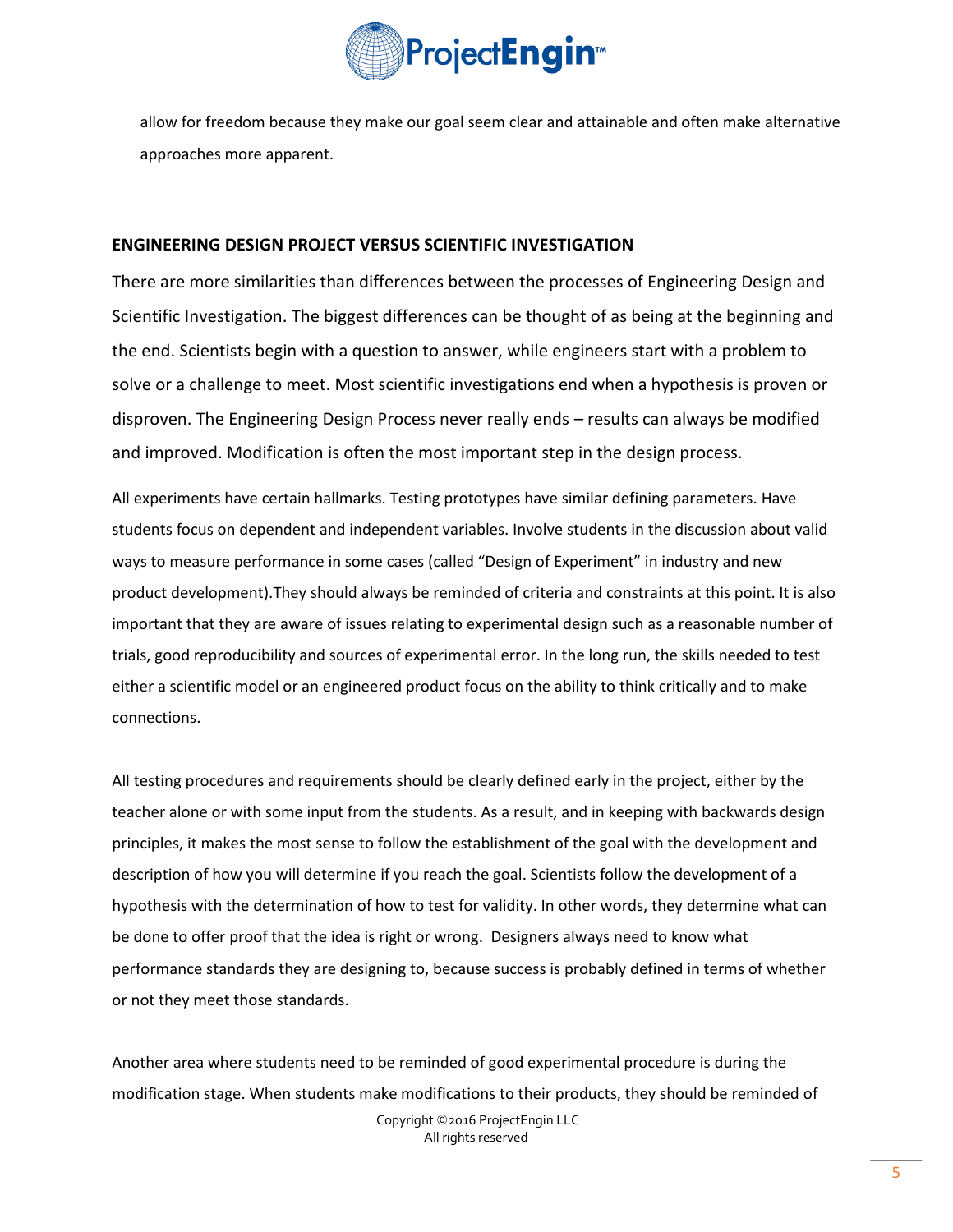

the need to isolate the variable they are investigating and to therefore change only one thing at a time. The rationale here is the same as in the scientific method. It is impossible to determine causality if you change more than one thing. Retesting should adhere to the same conditions as the original testing for the same reason.

Data recording in engineering is similar to that in science labs. Everything should be noted. All ideas, observations, and data should be documented before making changes. Students frequently find sketches and photographs of their artifact or various aspects of it very helpful in troubleshooting, modifying and in compiling reports. It is sometimes difficult to predict outcomes and the ability to backtrack is often needed. Verbal, numerical, and visual data can all prove to be helpful.

As we mentioned, a big difference between conventional science labs done for verification and an engineering design project is how the outcome of testing is used. In verification labs, there is usually only one correct answer. Actually, in science in general, experimental results often have a yes or no role. They either verify the model or they show it to be false. Engineering focuses on the search for the best answer. In other words, results in science verification labs are often regarded as the end result and results in engineering experiments provide information that can be used to improve the end result, which is the product or process. It is, therefore, very important to allow for time for modification and retesting. Analysis is often troubleshooting in engineering, as the challenge is usually to determine how to improve or correct performance.

#### **ASSESSMENT ISSUES**

Formative assessment should occur throughout any project; students need a lot of feedback to work in groups and to work fairly unscripted. In most cases, project grades will form the bulk of summative assessments and should reflect both an individual (25-30%) component and a group grade (70-75%). A sample grading breakdown follows, but grading should be adjusted to reflect practices and standards in place in your school and classroom. The breakdown given here is for a large scale, longer term Engineering Design Challenge. This model can be applied to the Engineering or product design